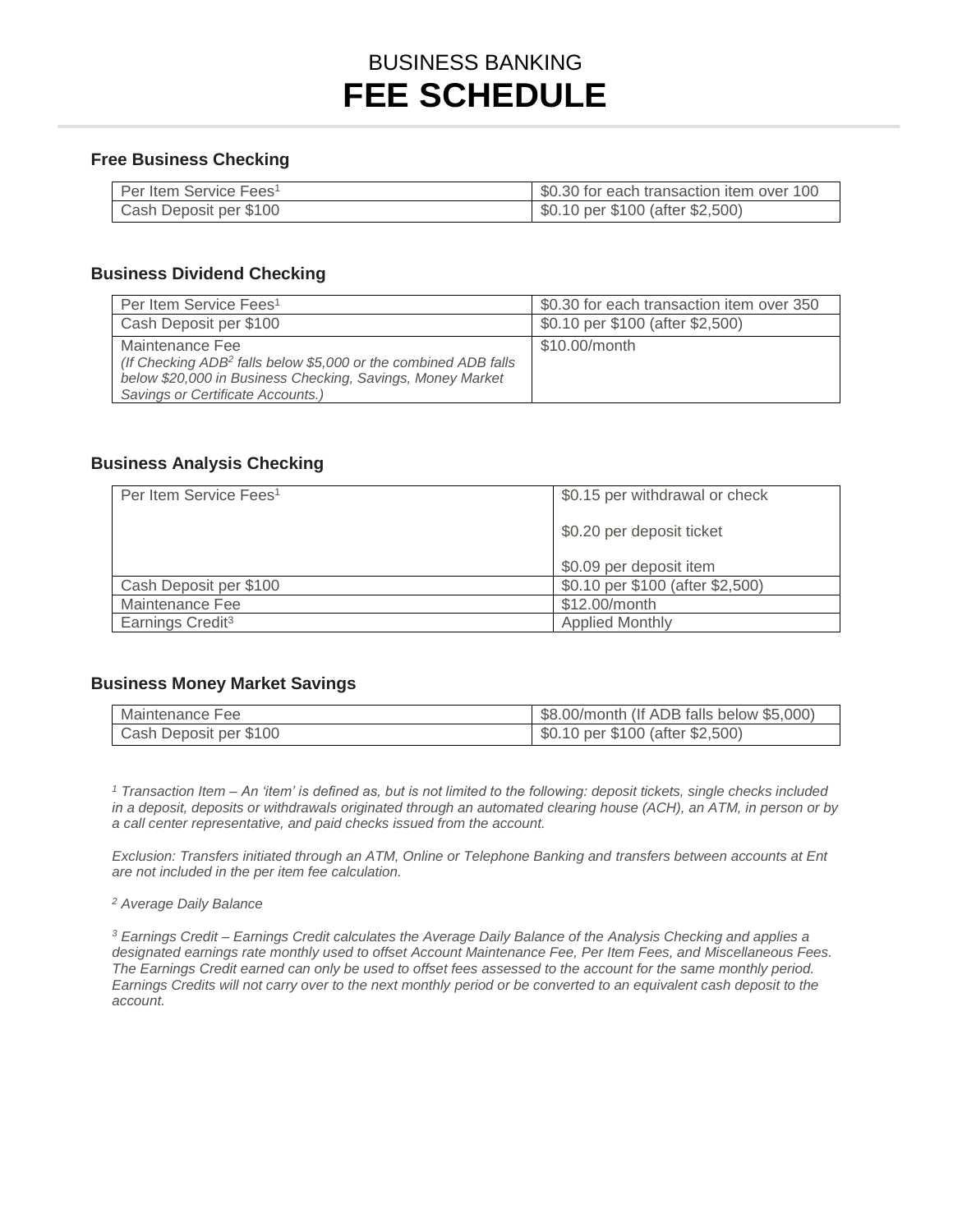### **Savings and Checking Accounts**

| Cash or Coin Purchased                                            | No Charge        |
|-------------------------------------------------------------------|------------------|
| Cash Deposit per \$100                                            | \$0.10 per \$100 |
|                                                                   | (after \$2,500)  |
| Coin Counting (per \$100)                                         | 2%               |
| <b>Account Printout</b>                                           | \$2.00           |
| Research/Reconciliation (per hour) 1/2 hour minimum               | \$15.00          |
| Verification of Account/Deposit (VOD)                             | \$10.00          |
| Closed Account Fee (account closed within 90 days - per Share ID) | \$10.00          |
| Reopen Share Account (within 6 months of closing)                 | \$10.00          |
| Inactive Account Maintenance Fee (1 year no activity)             | \$5.00/month     |
| Deposited Item Return Fee                                         | \$5.00           |
| Non-Sufficient Funds (NSF Item*)                                  | \$30.00          |
| <b>Stop Payment</b>                                               | \$25.00          |
| Check Copies (Per item. Does not apply to substitute checks.)     | \$1.00           |
| Temporary Checks (per check)                                      | \$0.50           |

\*Check, ACH, Bill Pay, debit card transaction, substitute check, or electronic item.

#### **Safe Boxes**

| $3" \times 5" \times 24"$   | \$15.00 annual                           |
|-----------------------------|------------------------------------------|
| 5" x 5" x 24"               | \$25.00 annual                           |
| $3" \times 10" \times 24"$  | \$30.00 annual                           |
| 5" x 10" x 24"              | \$45.00 annual                           |
| 6" x 10" x 24"              | \$50.00 annual                           |
| 7" x 10" x 24"              | \$55.00 annual                           |
| $10" \times 10" \times 24"$ | \$65.00 annual                           |
| Drill Fee                   | Third-party Service Provider Fees Apply. |
| Lost Key Fee (per key)      | \$10.00                                  |
|                             |                                          |

*Not all box sizes available at all locations. The contents of Safe Boxes are not NCUA insured.* 

# **ATM and Visa**® **Debit Card Transactions**

| Visa Debit Card, ATM Access Card                       | No Annual Fee |
|--------------------------------------------------------|---------------|
| Replacement Card (ATM Access Card, Visa Debit Card)    | 1 Free/year** |
| Lost/Stolen Card Replacement                           | 1 Free/year** |
| Charge-Back Fee                                        | \$6.00        |
| Copy of Sales Draft - Visa Debit Card                  | \$4.00        |
| Rush Card - ATM, Visa Debit                            | \$50.00       |
| Card Research (per hour) 1/2 hour minimum              | \$15.00       |
| Visa Foreign Currency Transaction Fee                  | 1.00%         |
| Please Note: This transaction fee will be assessed to  |               |
| purchases made outside the United States as well as to |               |
| online purchases made within the United States but the |               |
| merchant is located outside the United States.         |               |

*\*\*After the first card replacement, the charge is \$5.00* 

 *No Ent charged ATM fees at non-Ent ATMs. Does not include surcharge imposed by the owner (other than Ent) of the ATM.*